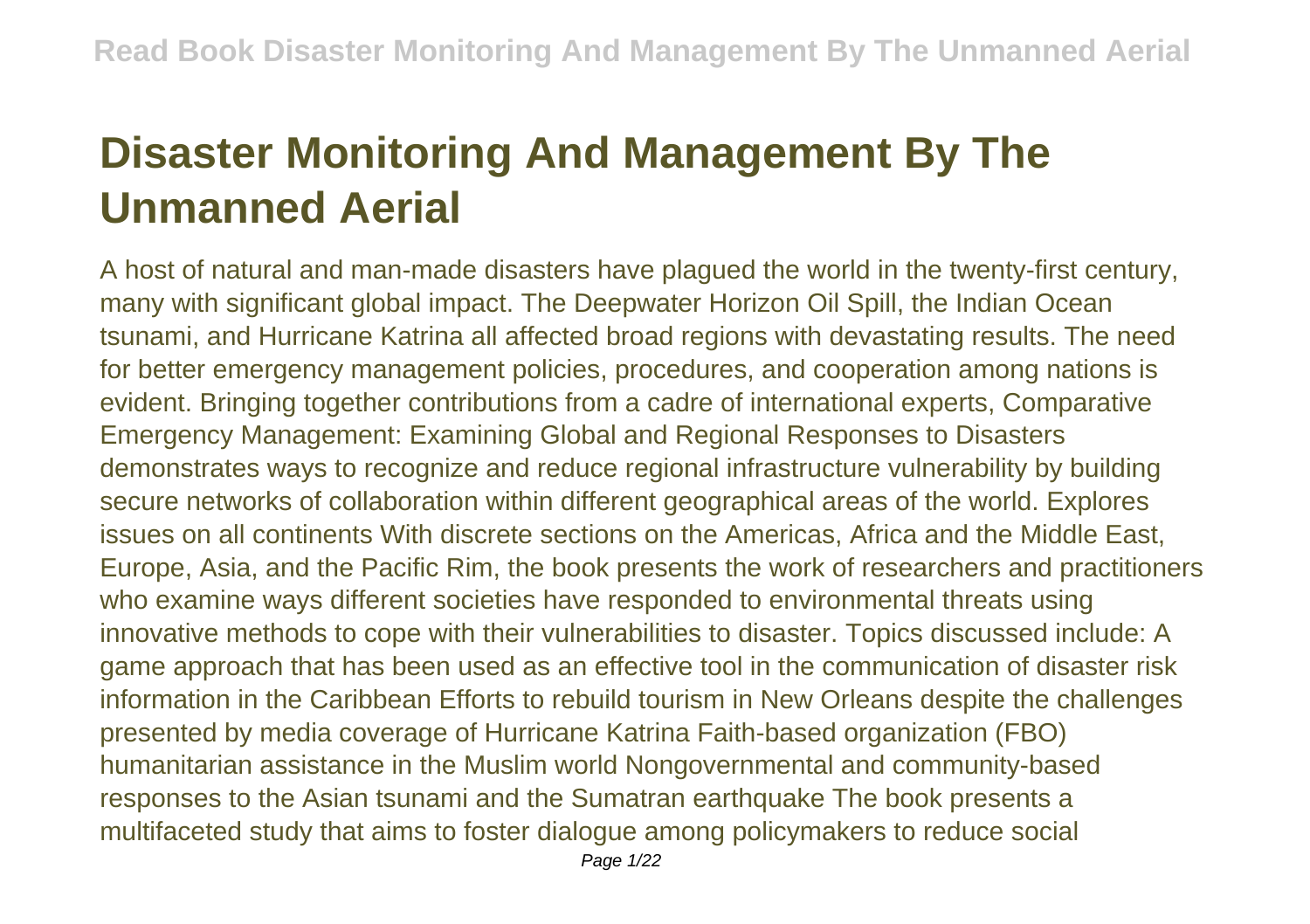vulnerability and build local and regional capacities to withstand environmental assaults. Encouraging creative thinking, it offers ideas and solutions that have been successful in a range of environments worldwide. The authoritative scholarship presented combines interdisciplinary studies that will be valuable to a broad range of fields and professionals. Based on contributions to the first General Assembly of the International Consortium on Landslides, this reference and status report emphasizes the mechanisms of different types of landslides, landslide risk analysis, and sustainable disaster management. It comprises the achievements of the ICL over the past three years, since the Kyoto assembly. It consists of three parts: research results of the International Programme on Landslides (IPL); contributions on landslide risk analysis; and articles on sustainable disaster management. In addition, the history of the ICL activities (under the support of UNESCO, WMO, FAO, UN/ISDR, and UNU) is recounted to create a comprehensive overview of international activity on landslides. The contributions reflect a wide range of topics and concerns, randing from field studies, identification of objects of cultural heritage at landslide risk, as well as landslide countermeasures.

Now in its second edition, Geographic Information Systems (GIS) for Disaster Management has been completely updated to take account of new developments in the field. Using a handson approach grounded in relevant GIS and disaster management theory and practice, this textbook continues the tradition of the benchmark first edition, providing coverage of GIS fundamentals applied to disaster management. Real-life case studies demonstrate GIS concepts and their applicability to the full disaster management cycle. The learning-by-example approach helps readers see how GIS for disaster management operates at local, state,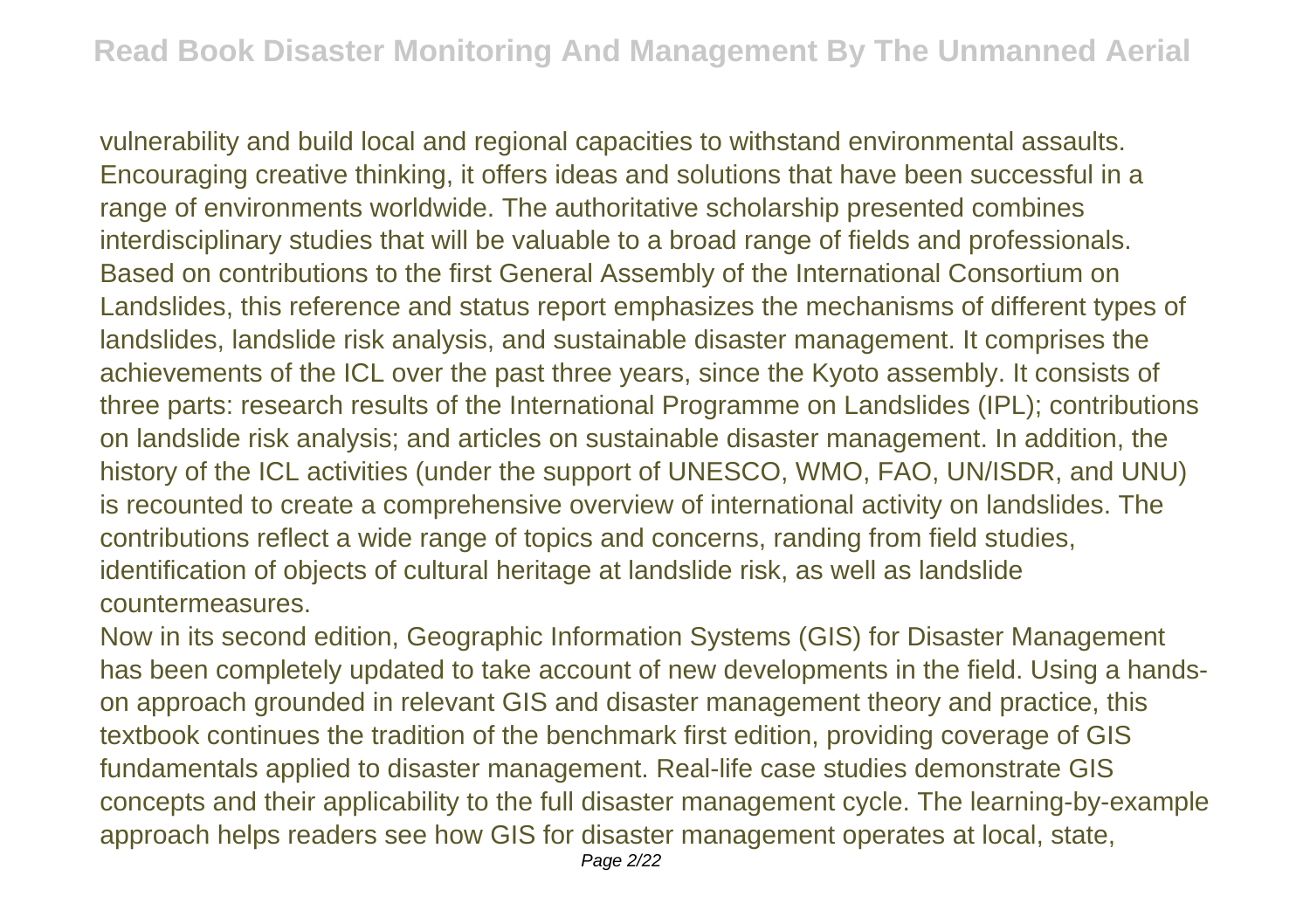national, and international scales through government, the private sector, non?governmental organizations, and volunteer groups. New in the second edition: a chapter on allied technologies that includes remote sensing, Global Positioning Systems (GPS), indoor navigation, and Unmanned Aerial Systems (UAS); thirteen new technical exercises that supplement theoretical and practical chapter discussions and fully reinforce concepts learned; enhanced boxed text and other pedagogical features to give readers even more practical advice; examination of new forms of world?wide disaster faced by society; discussion of new commercial and open-source GIS technology and techniques such as machine learning and the Internet of Things; new interviews with subject-matter and industry experts on GIS for disaster management in the US and abroad; new career advice on getting a first job in the industry. Learned yet accessible, Geographic Information Systems (GIS) for Disaster Management continues to be a valuable teaching tool for undergraduate and graduate instructors in the disaster management and GIS fields, as well as disaster management and humanitarian professionals. Please visit http://gisfordisastermanagement.com to view supplemental material such as slides and hands-on exercise video walkthroughs. This companion website offers valuable hands-on experience applying concepts to practice. An increasing number of large-scale natural disasters have affected millions of people in recent years. Major earthquakes, floods, And hurricanes, have caused great destruction of property and loss of life, while forest fires, pipeline failures, and bombings have created equally devastating affects on a smaller scale. The increased threats are the topic of the Third International Conference on Disaster Management and Human Health Risk, convened so that experts on public health, security, and disaster management could share information. This Page 3/22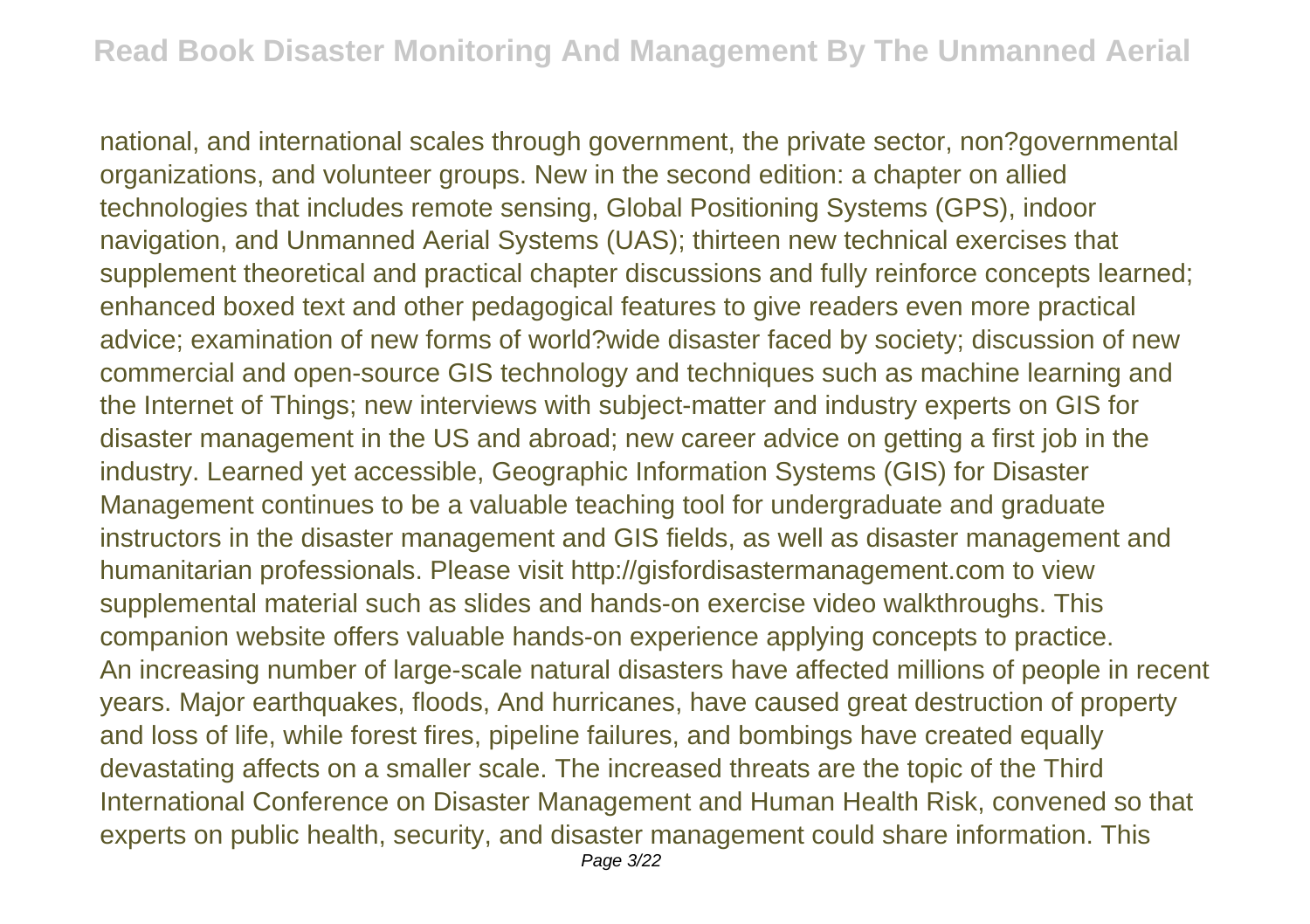book contains the papers presented at the conference. Topics covered include Disaster analysis; Disaster monitoring and mitigation; Emergency preparedness; Risk mitigation; Risk and security; Safety and resilience; Socio-economic issues; Biological threats; Learning from disasters.

There is no doubt that today, perhaps more than ever before, humanity faces a myriad of complex and demanding challenges. These include natural resource depletion and environmental degradation, food and water insecurity, energy shortages, diminishing biodiversity, increasing losses from natural disasters, and climate change with its associated potentially devastating consequences, such as rising sea levels. These human-induced and natural impacts on the environment need to be well understood in order to develop informed policies, decisions, and remedial measures to mitigate current and future negative impacts. To achieve this, continuous monitoring and management of the environment to acquire data that can be soundly and rigorously analyzed to provide information about its current state and changing patterns, and thereby allow predictions of possible future impacts, are essential. Developing pragmatic and sustainable solutions to address these and many other similar challenges requires the use of geodata and the application of geoinformatics. This book presents the concepts and applications of geoinformatics, a multidisciplinary field that has at its core different technologies that support the acquisition, analysis and visualization of geodata for environmental monitoring and management. We depart from the 4D to the 5D data paradigm, which defines geodata accurately, consistently, rapidly and completely, in order to be useful without any restrictions in space, time or scale to represent a truly global dimension of the digital Earth. The book also features the state-of-the-art discussion of Web-GIS. The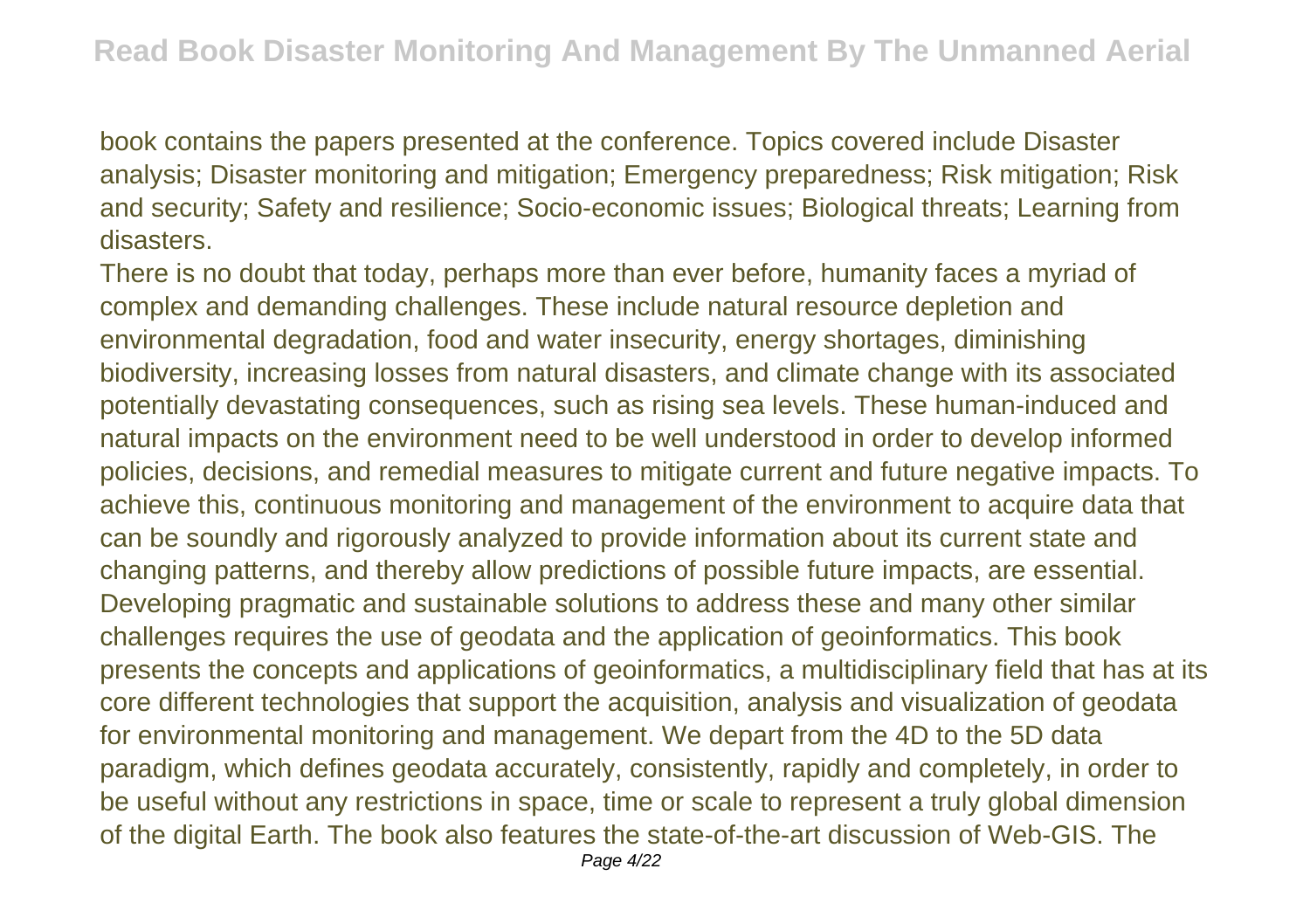concepts and applications of geoinformatics presented in this book will be of benefit to decisionmakers across a wide range of fields, including those at environmental agencies, in the emergency services, public health and epidemiology, crime mapping, environmental management agencies, tourist industry, market analysis and e-commerce, or mineral exploration, among many others. The title and subtitle of this textbook convey a distinct message. Monitoring -the passive part in the subtitle - refers to observation and data acquisition, whereas management - the active component - stands for operation and performance. The topic is our environment, which is intimately related to geoinformatics. The overall message is: all the mentioned elements do interact and must not be separated. Hans-Peter B ahr, Prof. Dr.-Ing. Dr.h.c., Karlsruhe Institute of Technology (KIT), Germany. In a world of earthquakes, tsunamis, and terrorist attacks, emergency response plans are crucial to solving problems, overcoming challenges, and restoring and improving communities that have been affected by these catastrophic events. Although the necessity for quick and efficient aid is understood, researchers and professionals continue to strive for the best practices and methodologies to properly handle such significant events. Emergency and Disaster Management: Concepts, Methodologies, Tools, and Applications is an innovative reference source for the latest research on the theoretical and practical components of initiating crisis management and emergency response. Highlighting a range of topics such as preparedness and assessment, aid and relief, and the integration of smart technologies, this multi-volume book is designed for emergency professionals, policy makers, practitioners, academicians, and researchers interested in all aspects of disaster, crisis, and emergency studies.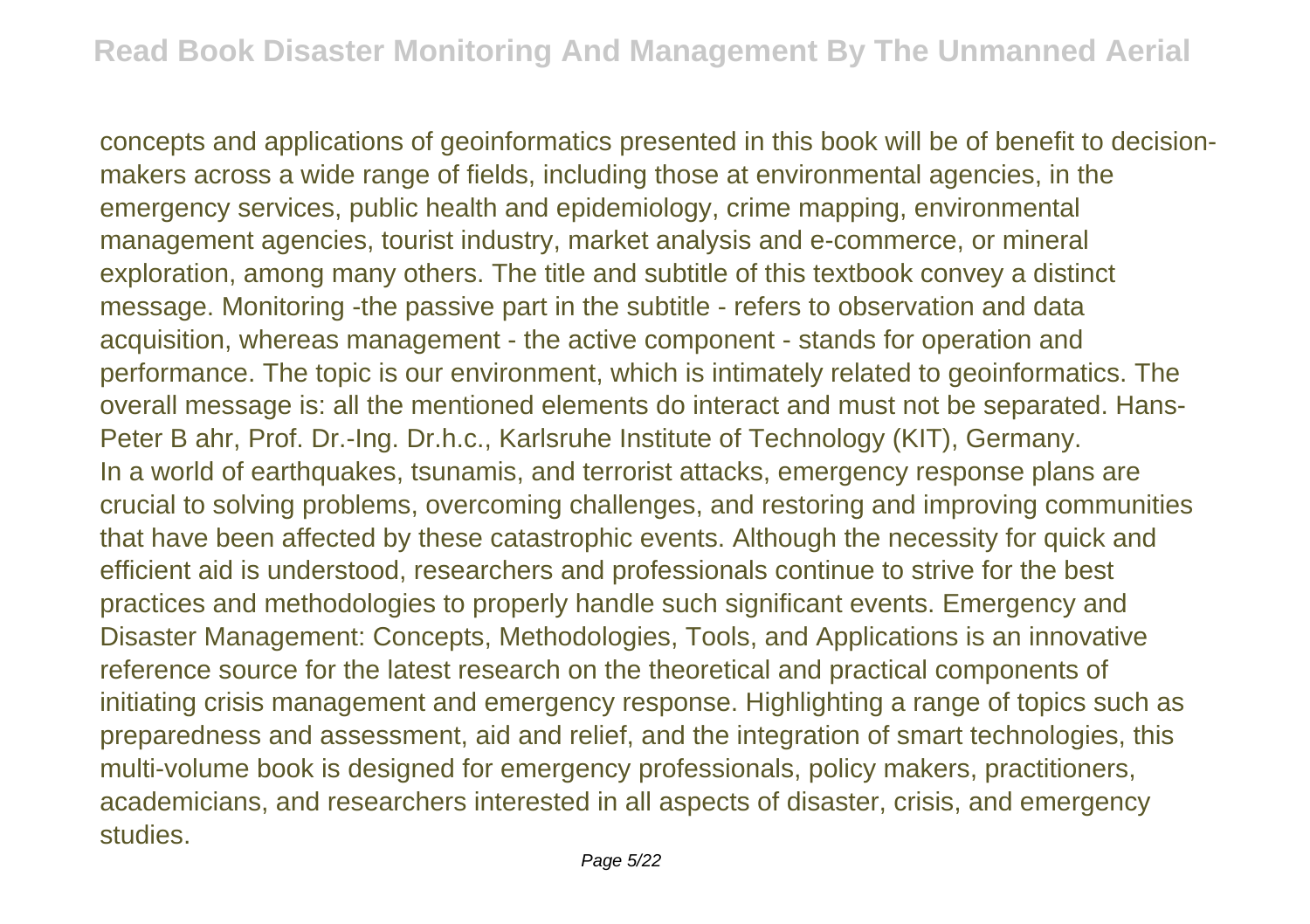Disaster Risk Management (DRM) combines, through a management perspective, the concept of prevention, mitigation and preparedness with response to the rising frequency and severity of natural hazards and disasters. This guide provides a set of tools thathave been developed and tested in field projects, with particular reference to disaster-prone areas and vulnerable sectors and population groups.--Publisher's description.

Essay from the year 2016 in the subject Geography / Earth Science - Miscellaneous, , language: English, abstract: This article gives a vivid account of findings of the study of broad issues relating to disaster management in Africa using space systems and related technologies. This write up would start by reviewing the generic ways space systems can be used in managing disasters. Thereafter, it would examine the current status of space disaster reduction in Africa, with particular attention on Nigeria. Then it would also go ahead to look at some opportunities and challenges in African by unfolding some of the global efforts of space disaster management in the continent. The article would furthermore focus on Nigeria by carrying out some case studies on indigenous effort by NASRDA to use space to manage for checking desertification, floods and gully erosion.

The contemporary world is characterized by the massive use of digital communication platforms and services that allow people to stay in touch with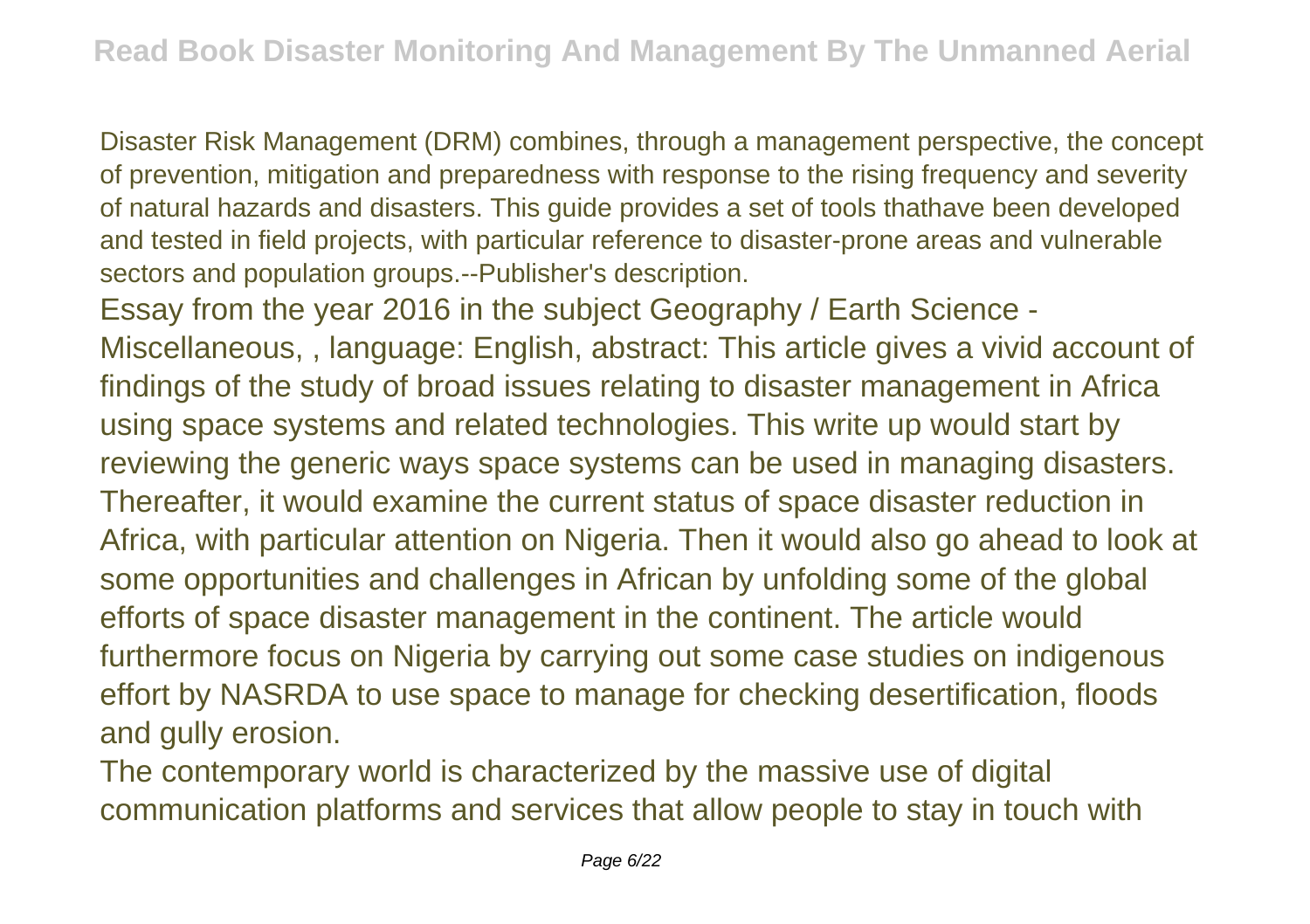each other and their organizations. On the other hand, it is also a world with great challenges in terms of crisis, disaster, and emergency situations of various kinds. Thus, it is crucial to understand the role of digital platforms/services in the context of crisis, disaster, and emergency situations. Digital Services in Crisis, Disaster, and Emergency Situations presents recent studies on crisis, disaster, and emergency situations in which digital technologies are considered as a key mediator. Featuring multi- and interdisciplinary research findings, this comprehensive reference work highlights the relevance of society's digitization and its usefulness and contribution to the different phases and types of risk scenarios. Thus, the book investigates the design of digital services that are specifically developed for use in crisis situations and examines services such as online social networks that can be used for communication purposes in emergency events. Highlighting themes that include crisis management communication, risk monitoring, digital crisis intervention, and smartphone applications, this book is of particular use to governments, institutions, corporations, and professionals who deal with crisis, disaster, and emergency scenarios, as well as researchers, academicians, and students working in fields such as communications, multimedia, sociology, political science, and engineering.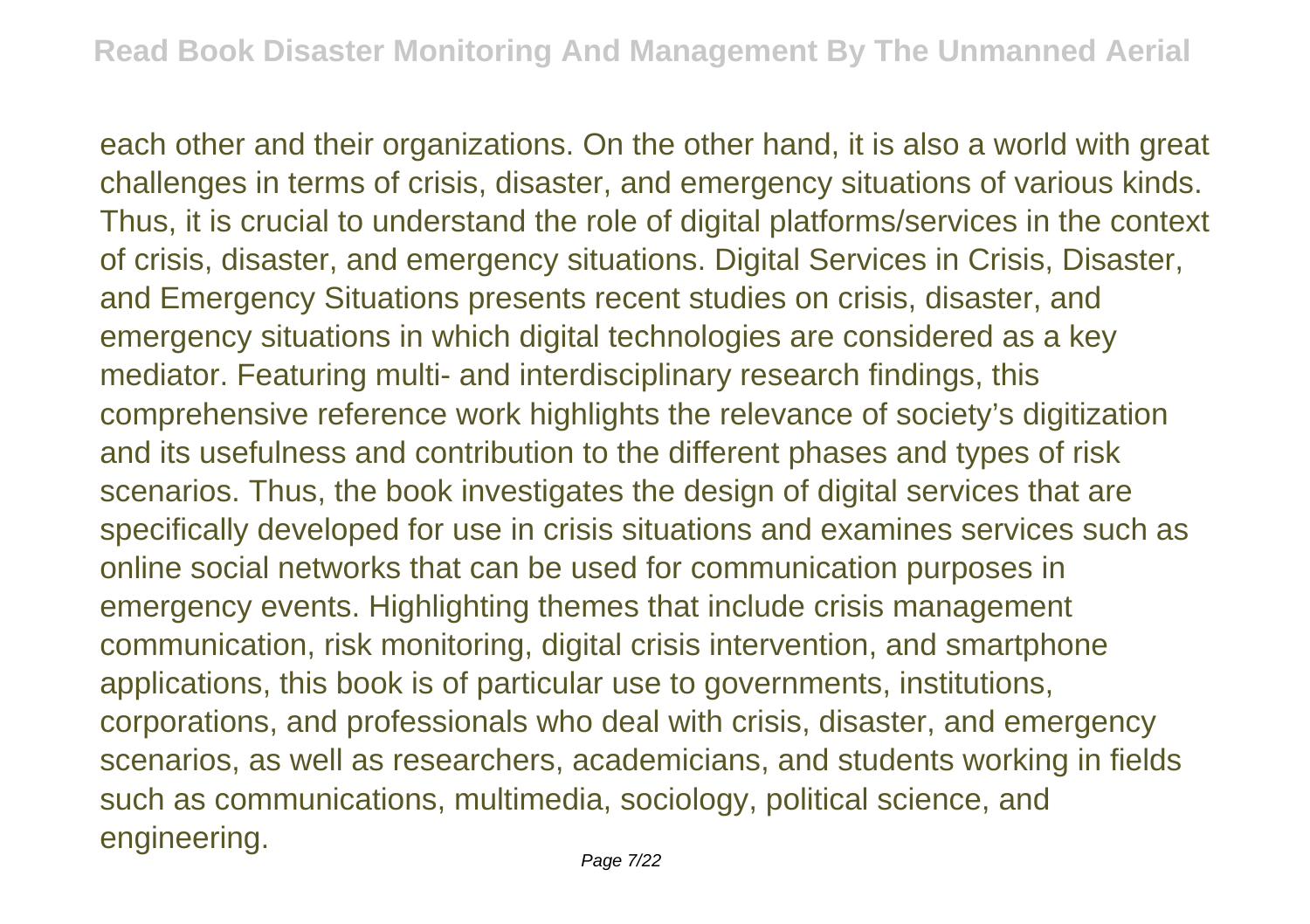The Assessment of Development Results (ADR) covered the sub-regional programme of the nine member countries of the Organisation of Eastern Caribbean States (OECS) and Barbados over the ongoing (2005-2009) and previous (2001-2004) programming cycles. The ADR notes that UNDP is working in a challenging and multifaceted development context, where relatively high levels of gross domestic product per capita and political stability occur side by side with considerable poverty, underemployment, gender and social inequities, institutional capacity weaknesses and vulnerability to risk, including extreme weather events. The publication concluded that although UNDP has undertaken a subregional programme with a strong profile and reputation it has achieved only moderate progress towards longer-term outcomes. It also found that the UNDP subregional programme had many commendable features and is respected by stakeholders and partners due to its consistent focus on improving human and social development in the Eastern Caribbean.

This Book Contains Seven Chapters, Each Dealing With One Major Natural Disaster Encountered In Our Country. Each Of The Authors Is An Expert In That Particular Field. The Outstanding Contribution Of This Book Is That It Not Only Deals With The Forecasting And Description Of The Various Natural Disasters, But Also Stresses The Management Aspect, Exhaustively Detailing The Page 8/22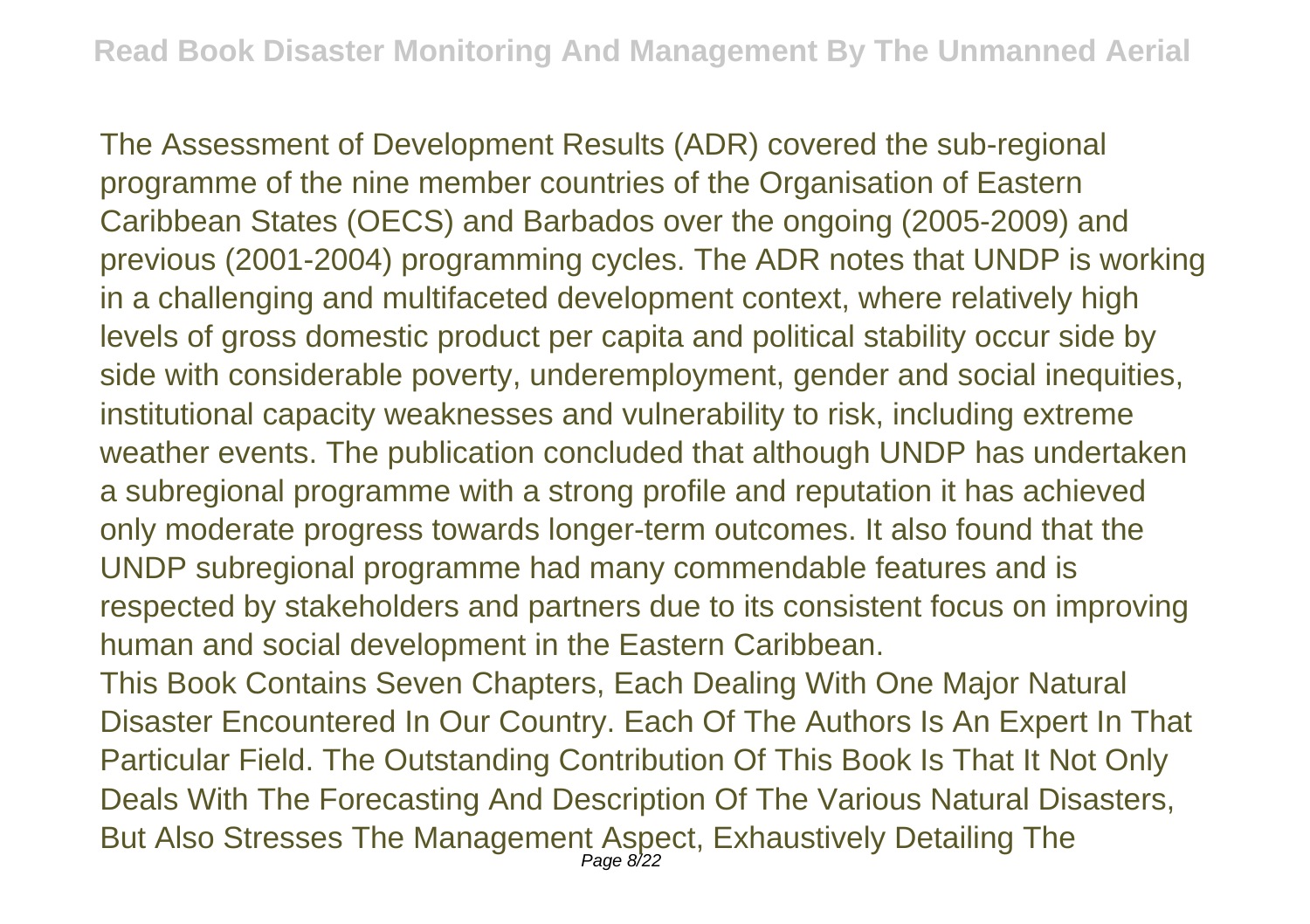Necessary Steps That Need To Be Taken To Deal With The Fallout In The Wake Of These Disasters. The Book Also Describes The Advances In Remote Sensing And The State-Of-The-Art Technology Available In India For The Monitoring And Prediction Of These Phenomena. It Also Draws Up A Comprehensive Warning System To Be Implemented, In Order To Minimize The Extensive Losses To Life And Property That Occur Year After Year.

Space technologies can play important roles in the reduction of disasters. The use of such technologies can be particularly useful in the risk assessment, mitigation and preparedness phases of disaster management. Space technologies are also vital to the early warning and management of the effects of the disaster. It plays a great role in disaster management in such areas as flooding, cyclones, drought, desertification, earthquake and tsunami. Space technology is largely adopted due to its cost effectiveness, short temporal orbiting and large area of coverage. Space technologies have been used in disaster management especially during the preparedness/warning and response/monitoring stages. One of the main advantages of the use of the powerful combination techniques of a GIS, is the evaluation of several hazard and risk scenarios that can be used in the decision - making about the future development of an area, and the optimum way to protect it from natural disasters. Page 9/22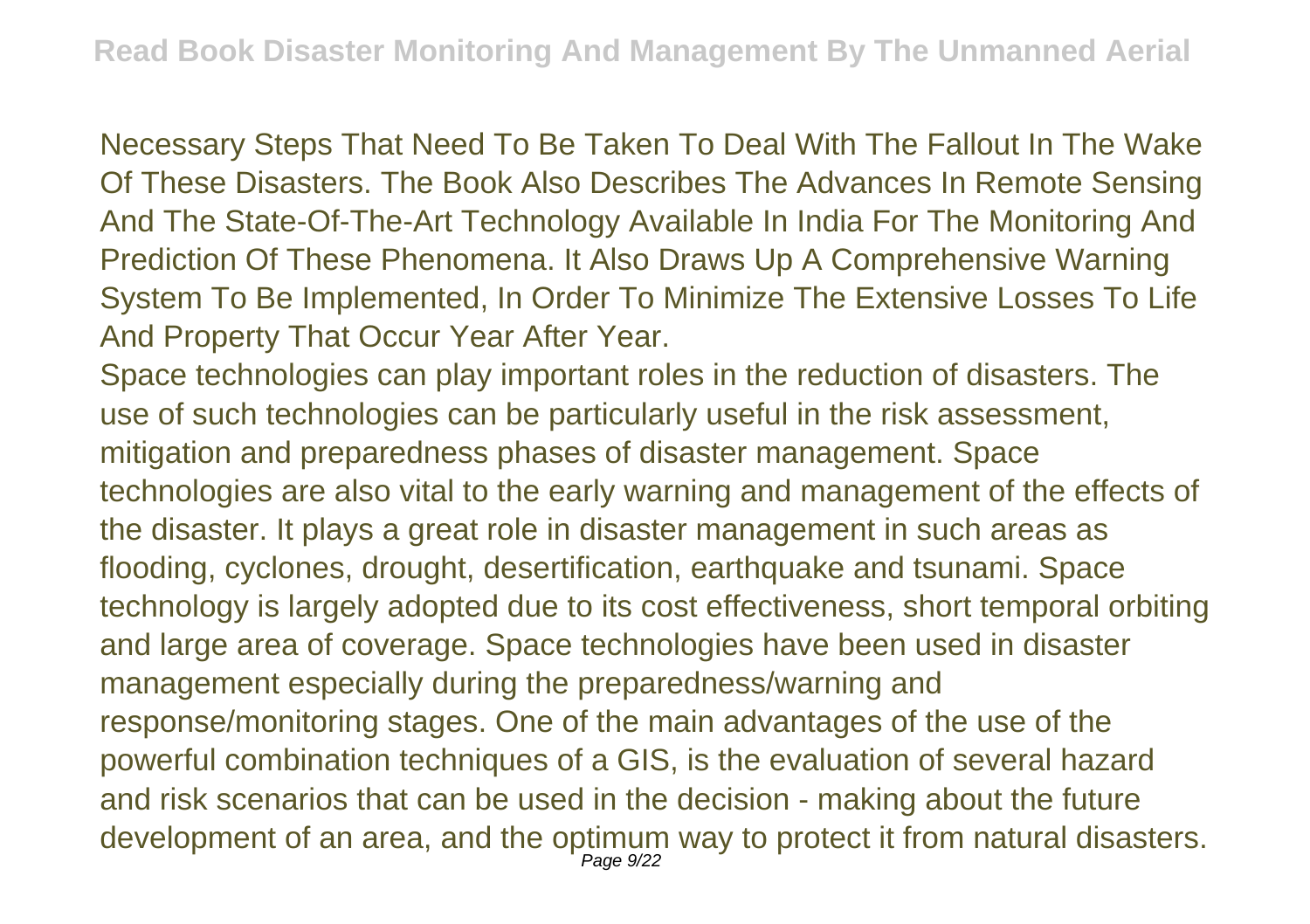Advances in Geoscience and Remote SensingBoD – Books on Demand This volume gathers the latest advances, innovations, and applications in the field of mining, geology and geo-spatial technologies, as presented by leading researchers and engineers at the International Conference on Innovations for Sustainable and Responsible Mining (ISRM), held in Hanoi, Vietnam on October 15-17 2020. The contributions cover a diverse range of topics, including mining technology, drilling and blasting engineering, tunneling and geotechnical applications, mineral processing, mine management and economy, environmental risk assessment and management, mining and local development, mined land rehabilitation, water management and hydrogeology, regional Geology and tectonics, spatial engineering for monitoring natural resources and environment change, GIS and remote sensing for natural disaster monitoring, risk mapping and revisualization, natural resources monitoring and management, mine occupational safety and health. Selected by means of a rigorous peerreview process, they will spur novel research directions and foster future multidisciplinary collaborations.

David Alexander provides a concise yet comprehensive and systematic primer on how to prepare for a disaster. The book introduces the methods, procedures, protocols and strategies of emergency planning, with an emphasis on situations within industrialized countries. It is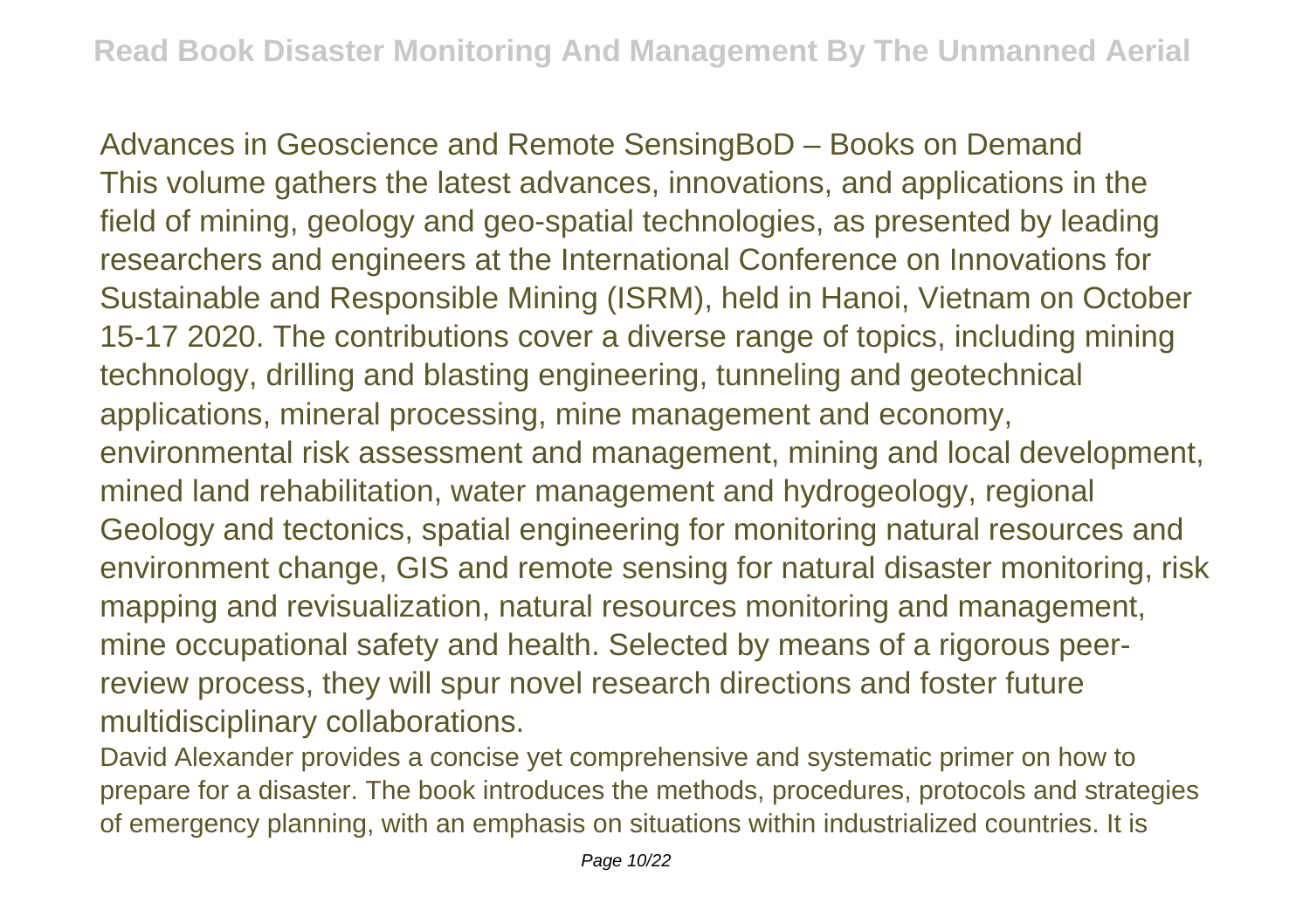designed to be a reference source and manual from which emergency mangers can extract ideas, suggestions and pro-forma methodologies to help them design and implement emergency plans.

The 6th FTRA International Conference on Computer Science and its Applications (CSA-14) will be held in Guam, USA, Dec. 17 - 19, 2014. CSA-14 presents a comprehensive conference focused on the various aspects of advances in engineering systems in computer science, and applications, including ubiquitous computing, U-Health care system, Big Data, UI/UX for human-centric computing, Computing Service, Bioinformatics and Bio-Inspired Computing and will show recent advances on various aspects of computing technology, Ubiquitous Computing Services and its application.

Disaster management is an imperative area of concern for society on a global scale. Understanding how to best utilize information and communication technology to help manage emergency and disaster situations will lead to more effective advances and innovations in this important field. Smart Technologies for Emergency Response and Disaster Management is a pivotal reference source that overviews current difficulties, challenges, and solutions that technology must adapt to in crisis situations. Highlighting pertinent topics such as network recovery, evacuation design, sensing technologies, and video technology, this publication is ideal for engineers, professionals, academicians, and researchers interested in discovering more about emerging technologies in crisis management.

This book shows how Chinese officials have responded to popular and international pressure, while at the same time seeking to preserve their own careers, in the context of disaster management. Using the 2008 Wenchuan earthquake as a case study, it illustrates how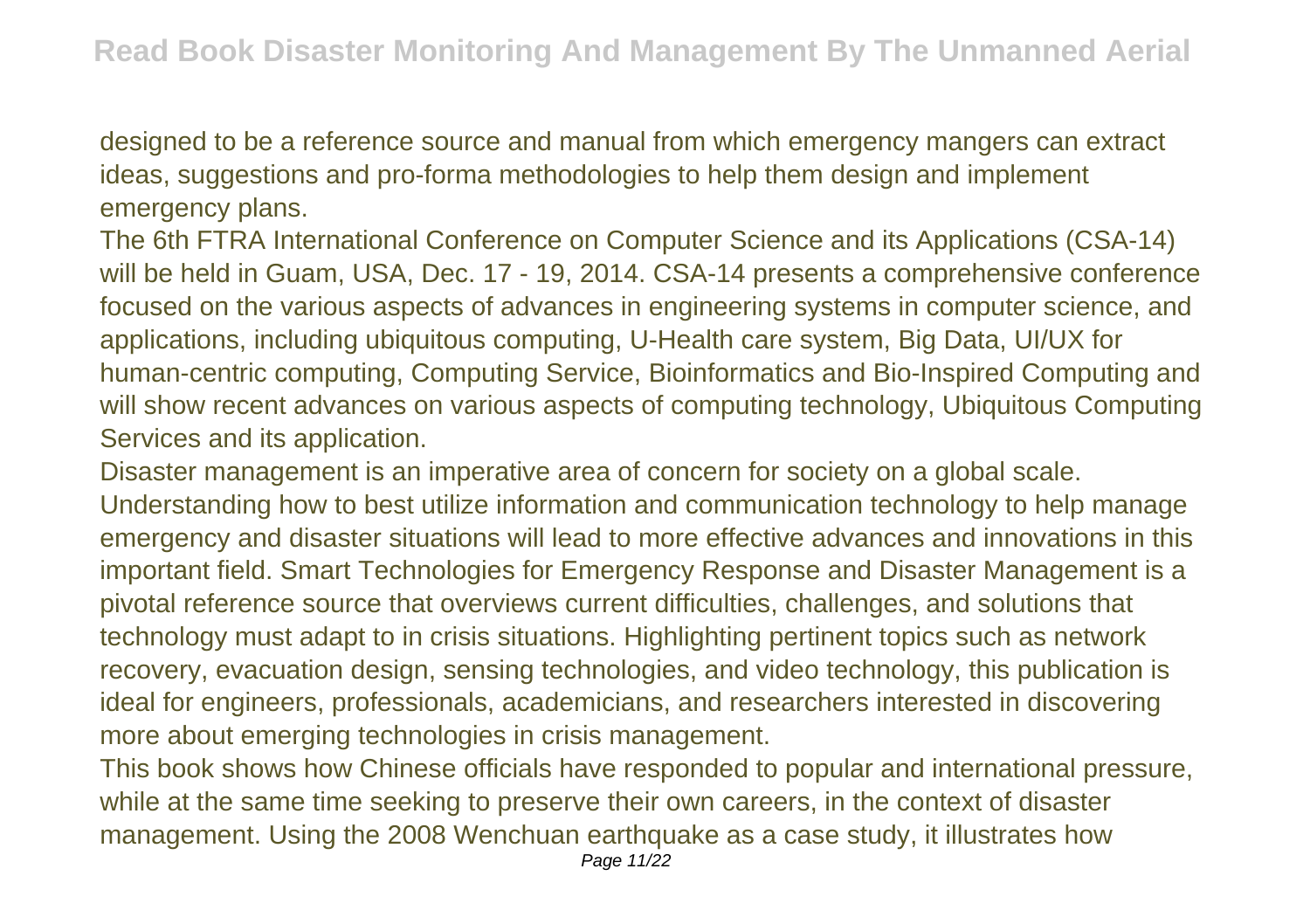authoritarian regimes are creating new governance mechanisms in response to the changing global environment and what challenges they are confronted with in the process. The book examines both the immediate and long-term effects of a major disaster on China's policy, institutions, and governing practices, and seeks to explain which factors lead to hasty and poorly conceived reconstruction efforts, which in turn reproduce the very same conditions of vulnerability or expose communities to new risks. In short, it tells a "political" story of how intragovernmental interactions, state-society relations, and international engagement can shape the processes and outcomes of recovery and reconstruction.

In this book, space systems are situated in the global processes of the 21st century's information society and the role that space information systems could play in risk management is determined; methods of detecting and forecasting of both natural disasters and technogenic catastrophes and existing global and regional monitoring systems are described; and the IGMASS is introduced with its architecture and design concept and social and economic aspects and estimates of its creation, development, and utilization. Finally, results of the international symposium held in Limassol, Cyprus, in November 2009 in preparation of the IGMASS project's submission to the United Nations are discussed.

Lessons learned in the last several years have given clear indications that the prediction and efficient monitoring of disasters is one of the critical factors in decision-making process. In this respect space-based technologies have the great potential of supplying information in near real time. Earth observation satellites have already demonstrated their flexibility in providing data to a wide range of applications: weather forecasting, person and vehicle tracking, alerting to disaster, forest fire and flood monitoring, oil spills, spread of desertification, monitoring of crop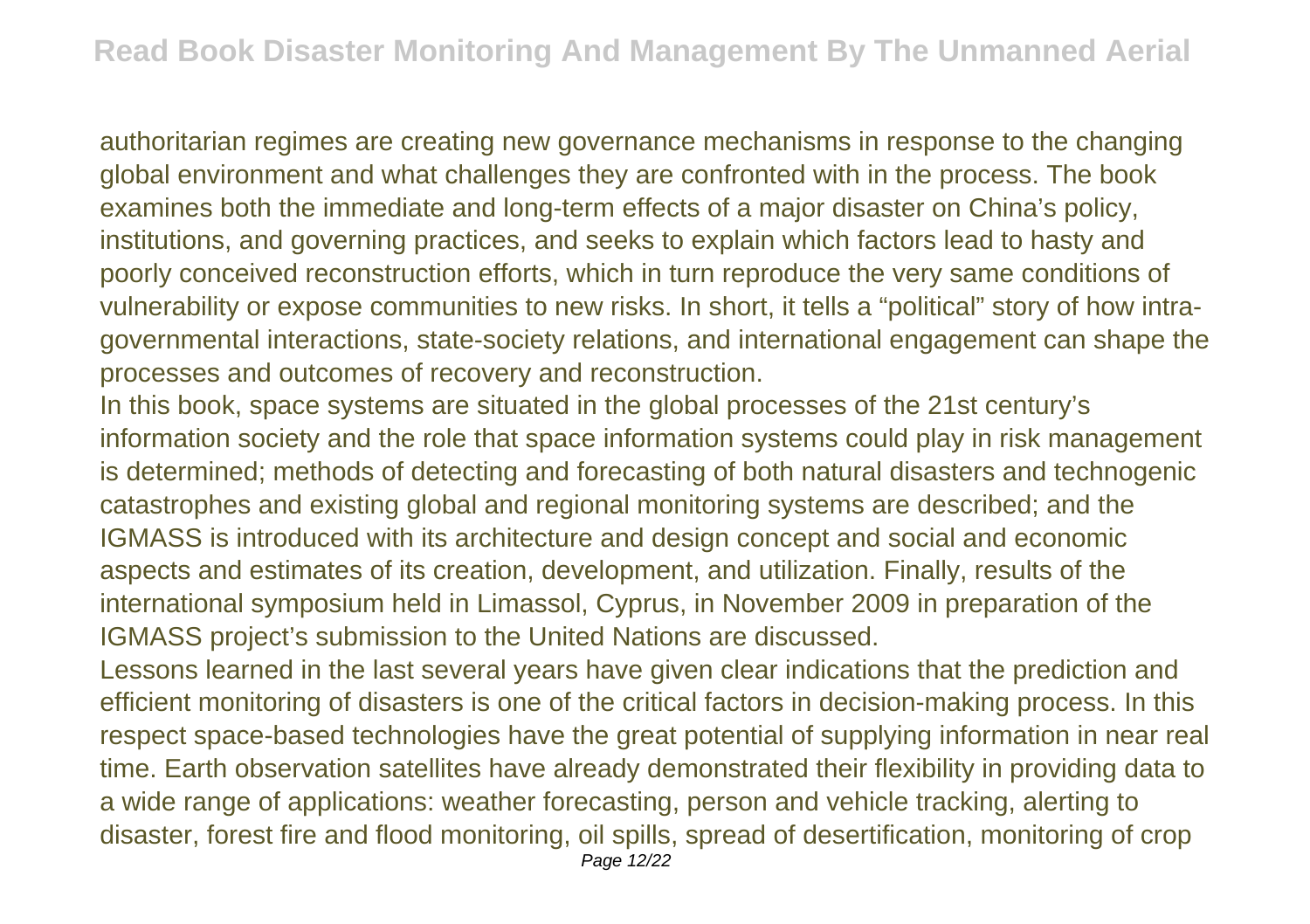and forestry damages. This book focuses on a wider utilisation of remote sensing in disaster management. The discussed aspects comprise data access/delivery to the users, information extraction and analysis, management of data and its integration with other data sources (airborne and terrestrial imagery, GIS data, etc.), data standardization, organisational and legal aspects of sharing remote sensing information.

This is the first English language book to systematically introduce basic theories, methods and applications of disaster risk science from the angle of different subjects including disaster science, emergency technology and risk management. Viewed from basic theories, disaster risk science consists of disaster system, formation mechanism and process, covering 3 chapters in this book. From the perspective of technical methods, disaster risk science includes measurement and assessment of disasters, mapping and zoning of disaster risk, covering 4 chapters in this book. From the angle of application practices, disaster risk science contains disaster management, emergency response and integrated disaster risk paradigm, covering 3 chapters in the book. The book can be a good reference for researchers, students, and practitioners in the field of disaster risk science and natural disaster risk management for more actively participating in and supporting the development of "disaster risk science". Remote sensing is the acquisition of information of an object or phenomenon, by the use of either recording or real-time sensing device(s), that is not in physical or intimate contact with the object (such as by way of aircraft, spacecraft, satellite, buoy, or ship). In practice, remote sensing is the stand-off collection through the use of a variety of devices for gathering information on a given object or area.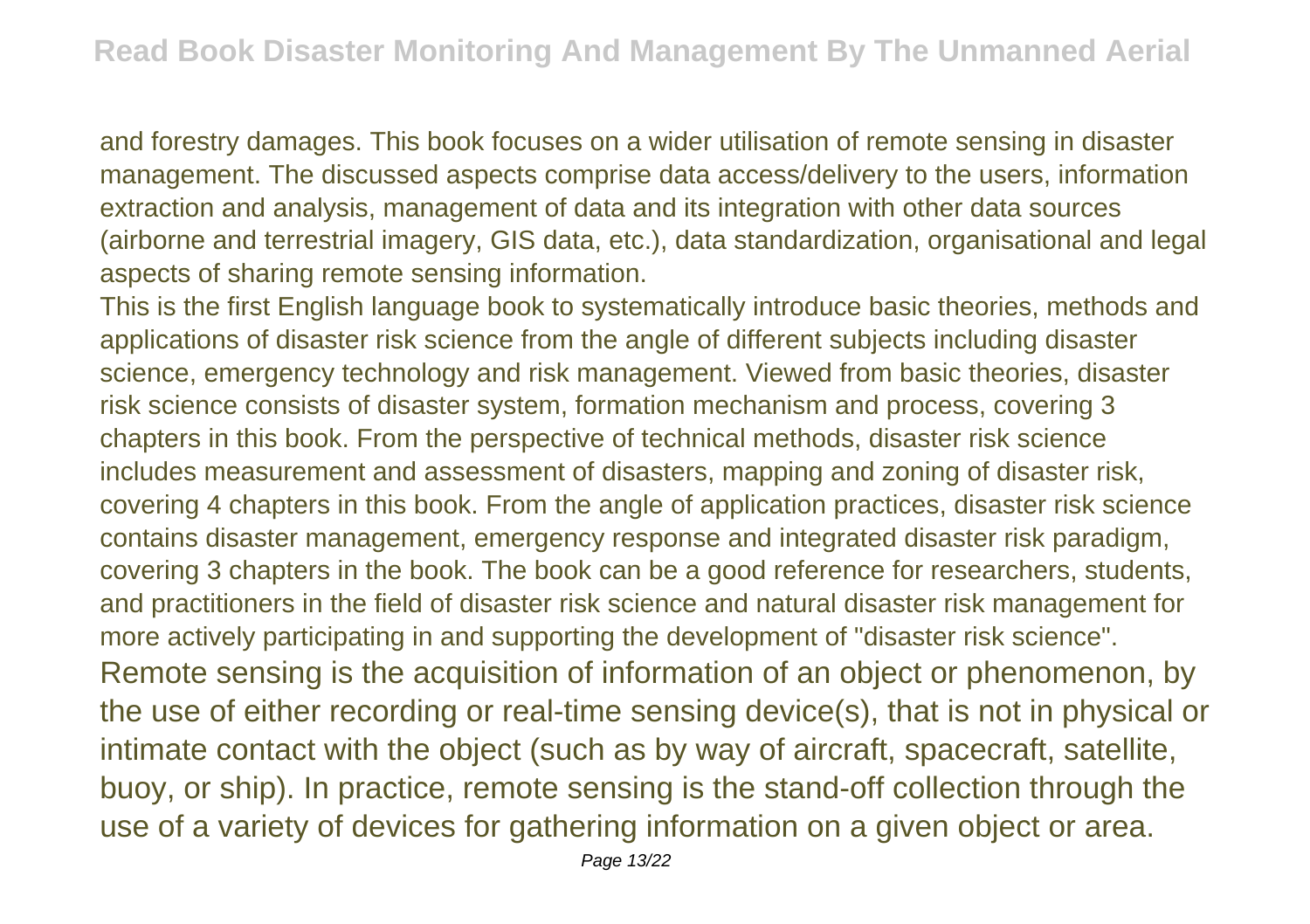Human existence is dependent on our ability to understand, utilize, manage and maintain the environment we live in - Geoscience is the science that seeks to achieve these goals. This book is a collection of contributions from world-class scientists, engineers and educators engaged in the fields of geoscience and remote sensing.

This book presents the outcomes of the workshop sponsored by the National Natural Sciences Foundation of China and the UK Newton Fund, British Council Researcher Links. The Workshop was held in Harbin, China, from 14 to 17 July 2017, and brought together some thirty young (postdoctoral) researchers from China and the UK specializing in geosciences, sensor signal networks and their applications to natural disaster recovery. The Workshop presentations covered the state of the art in the area of disaster recovery and blended wireless sensor systems that act as early warning systems to mitigate the consequences of disasters and function as post-disaster recovery vehicles. This book promotes knowledge transfer and helps readers explore and identify research opportunities by highlighting research outcomes in the internationally relevant area of disaster recovery and mitigation.

Regular famines, frequent earthquakes, repeated floods, and similar natural calamities have always threatened human lives on earth. These environmental Page 14/22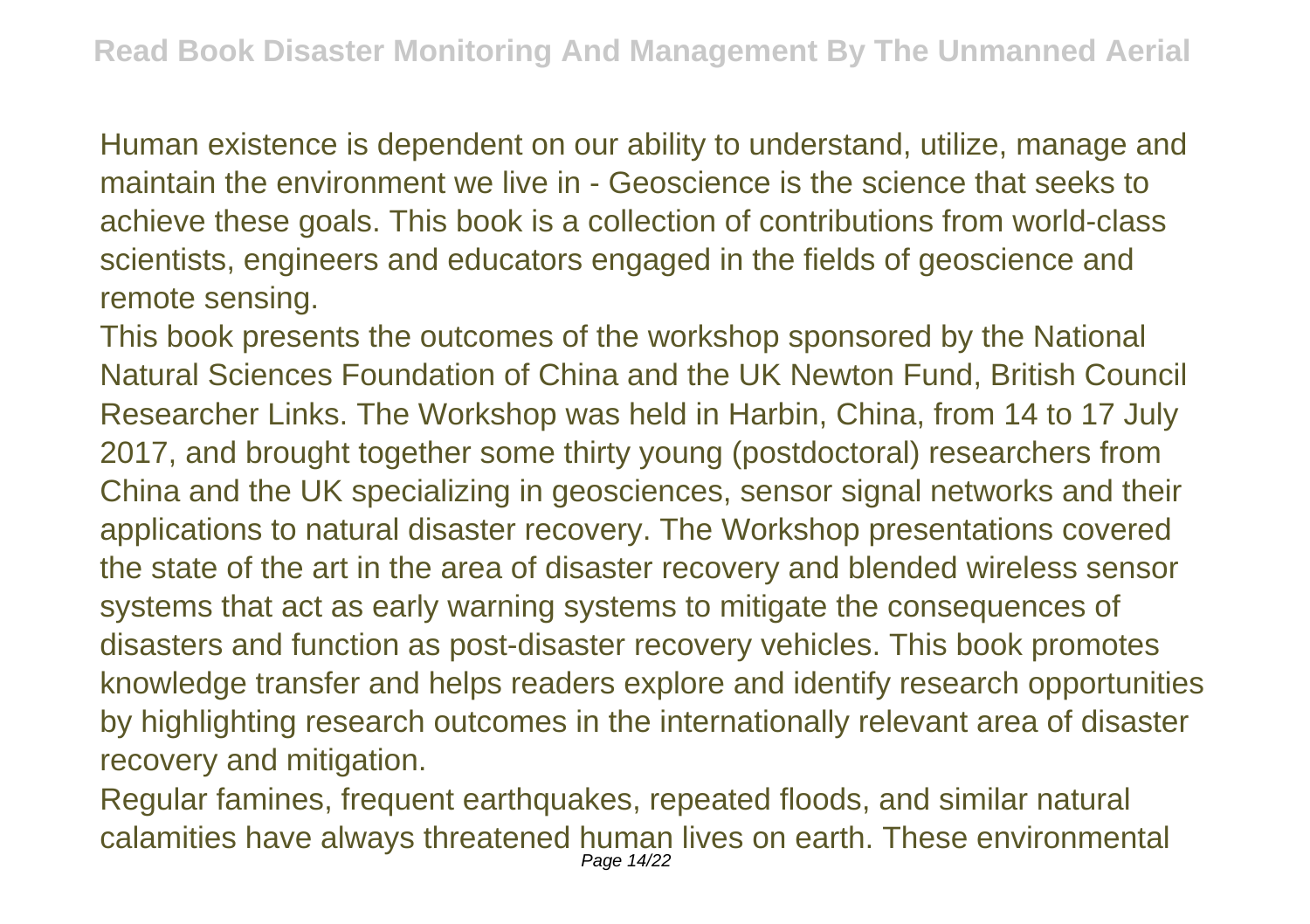turbulences, in the recent times, have increased manifolds and the repercussions are felt day in and out. Uttarakhand was totally washed down by the 2014 Floods, Kathmandu got devastated by the 2015 Earthquake, and the list is endless. These increasing threats posed by the recurring natural disasters have made disaster management a prerequisite! This book provides various dimensions of Disaster Management, causes of disasters—both natural and manmade, threats posed and the ways of managing the same. Divided into 28 chapters, and organized into three parts, the book elaborately explains the concepts with suitable examples. Part I on 'Systems of Earth' introduces the readers to the various aspects of earth that could cause disasters. Part II on 'Disasters' deals in detail with the various causes and dimensions of disasters. Part III on 'Disaster Management', provides the reader with various disaster management techniques and frameworks to mitigate the consequences of a disaster. The book is suitable for the undergraduate and postgraduate students of Geography and also postgraduate students of Management. Moreover, the book can also be suitable for the students of Environmental Engineering.

Today the world faces unparalleled threats from human-made disasters that can be attributed to failure of industrial and energy installation as well as to terrorism. Added to this is the unparalleled threat of emerging and re-emerging diseases, Page 15/22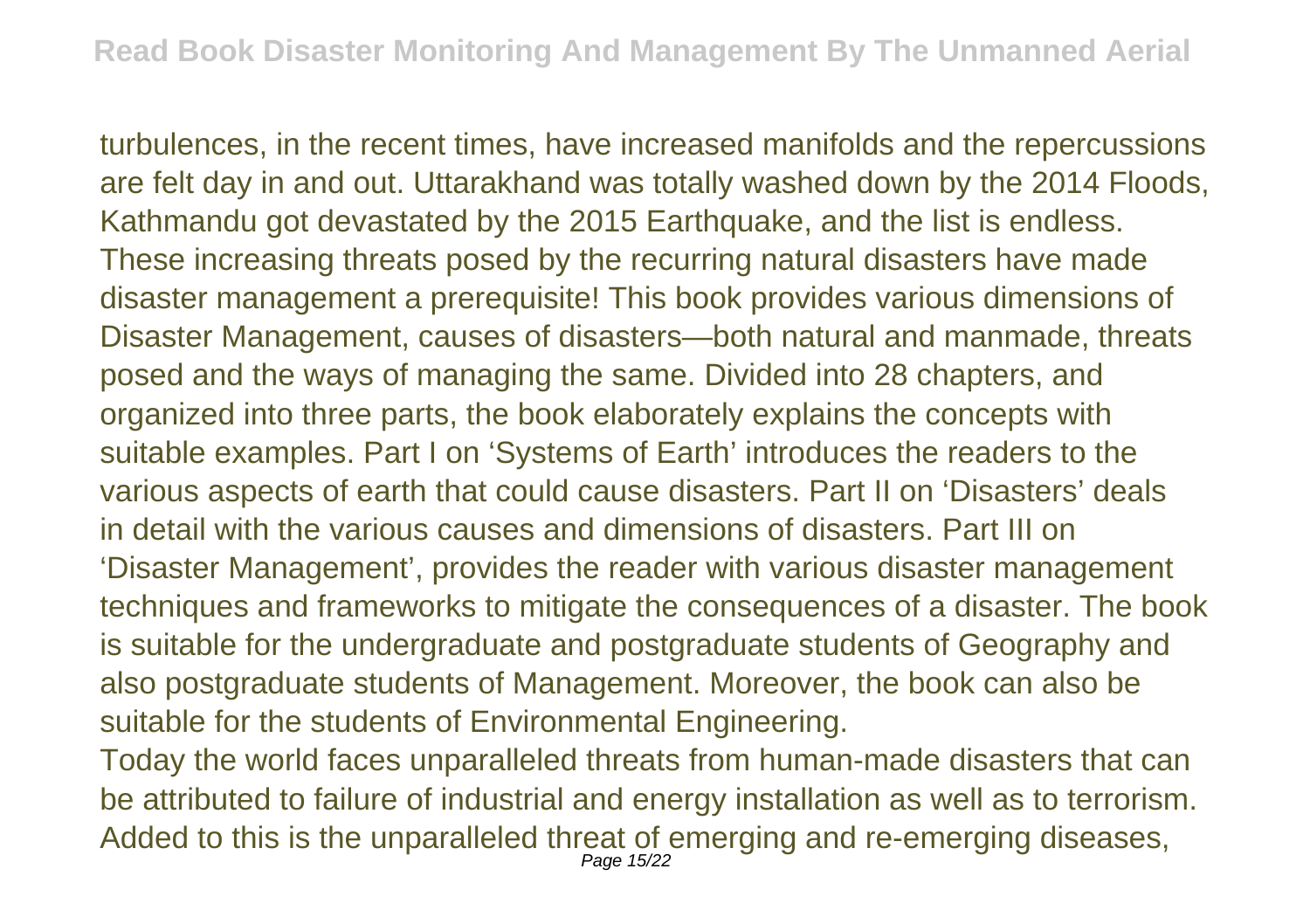with scientists predicting events such as an influenza pandemic. Effective utilization of satellite positioning, remote sensing, and GIS in disaster monitoring and management requires research and development in numerous areas, including data collection, information extraction and analysis, data standardization, organizational and legal aspects of sharing of remote sensing information. This book provides a solid overview of what is being developed in the risk prevention and disaster management sector.

As human population has continued to concentrate in urban areas, the number of people and the value of property affected by disasters, both natural and humangenerated, have grown as well. Earthquakes, floods, hurricanes, cyclones, tornadoes, and forest fires have all taken their toll so have such anthropogenic disasters as pipeline failures, industrial spills, and terrorist attacks. The contents of this volume consist of papers presented at the fourth in a series of conferences convened to assess the potential risk from various disasters and discuss ways to prevent or mitigate damage. The papers have been contributed by experts on public health, security, and disaster management from academia, industry, and government. Topics covered include Disaster Analysis; Disaster Monitoring and Mitigation; Emergency Preparedness; Risk Mitigation; Risk and Security; Safety and Resilience; Socio-economic Issues; Health Risk; Human Factors; Multi-Page 16/22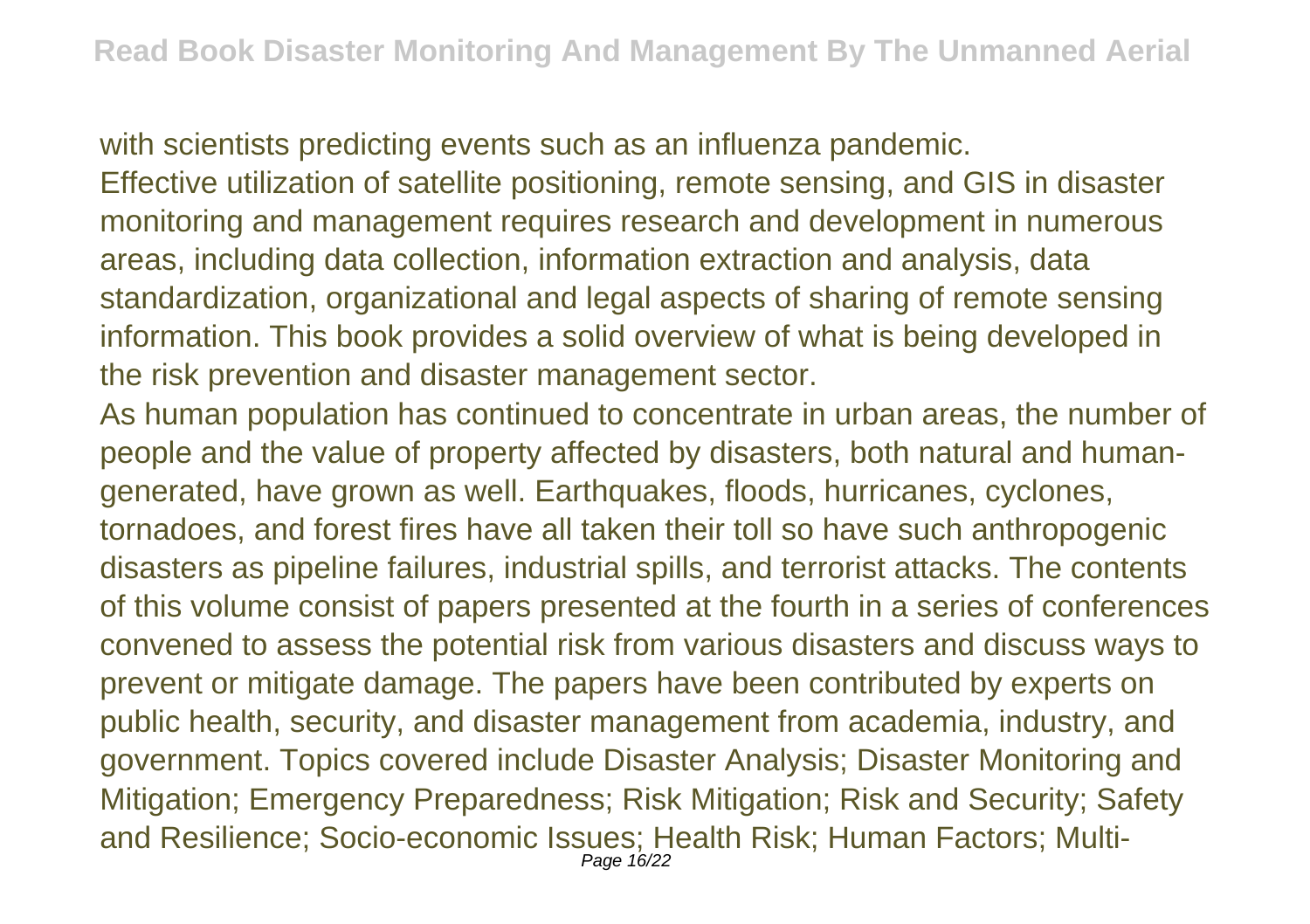hazard Risk Assessment; Case Studies.

Remote sensing data and techniques have been widely used for disaster monitoring and assessment. In particular, recent advances in sensor technologies and artificial intelligence-based modeling are very promising for disaster monitoring and readying responses aimed at reducing the damage caused by disasters. This book contains eleven scientific papers that have studied novel approaches applied to a range of natural disasters such as forest fire, urban land subsidence, flood, and tropical cyclones.

"Disaster management is a multidisciplinary area, covering a wide range of issues such as monitoring, forecasting, evacuation, search and rescue, relief, reconstruction and rehabilitation. It also requires multi-sectoral governance as scientists, planners, volunteers and communities all have important roles to play. These roles and activities span the pre-, during and post-disaster phases. Besides, shift of emphasis from disaster response to risk reduction has opened up areas of exploratory research in the subject. Vulnerability refers to the susceptibility of a community to a hazard. Vulnerability analysis seeks to predict disasters by ensuring timely preparedness on the part of people and institutions and concerned government agencies. The emerging arena of disaster mitigation is also becoming an integral aspect of development planning, policy formulation Page 17/22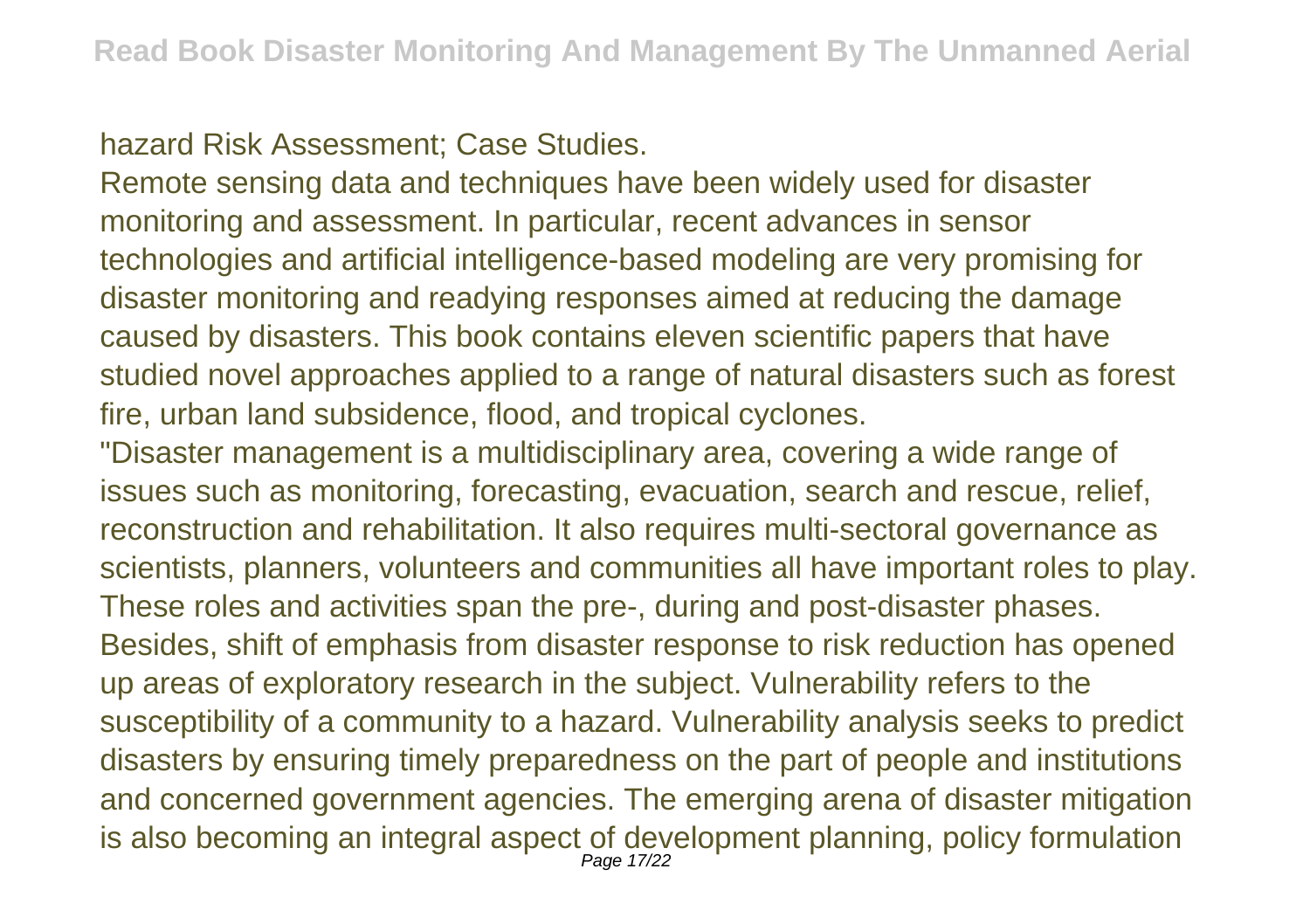and implementation. This is where this book comes in. It contains 22 chapters in the form of conceptual and empirical case studies from India and other developed countries. The blend of theory, research and policy makes this book eminently worthwhile for anyone interested in disaster vulnerability and mitigation together with monitoring and forecasting and policy perspectives. It would be useful for students, researchers and teachers of geography, environmental studies, disaster management, civil engineering and policy science." This volume presents chapters highlighting the methodologies and tools developed to improve flood management and flood risk reduction. This book explains to governments, decision makers and disaster professionals the potential uses of recent technologies for disaster monitoring and risk reduction based on the knowledge and experience of prominent experts/researchers in the relevant fields. It discusses the application of recent technological developments for emerging disaster risks in today's societies and deliberates on the various aspects of disaster risk reduction strategies, especially through sustainable community resilience and responses. This book consists of selected invited papers on disaster management, which focus on community resilience and responses towards disaster risk reduction based on experiences, and closely examines the coordinated research activities involving all Page 18/22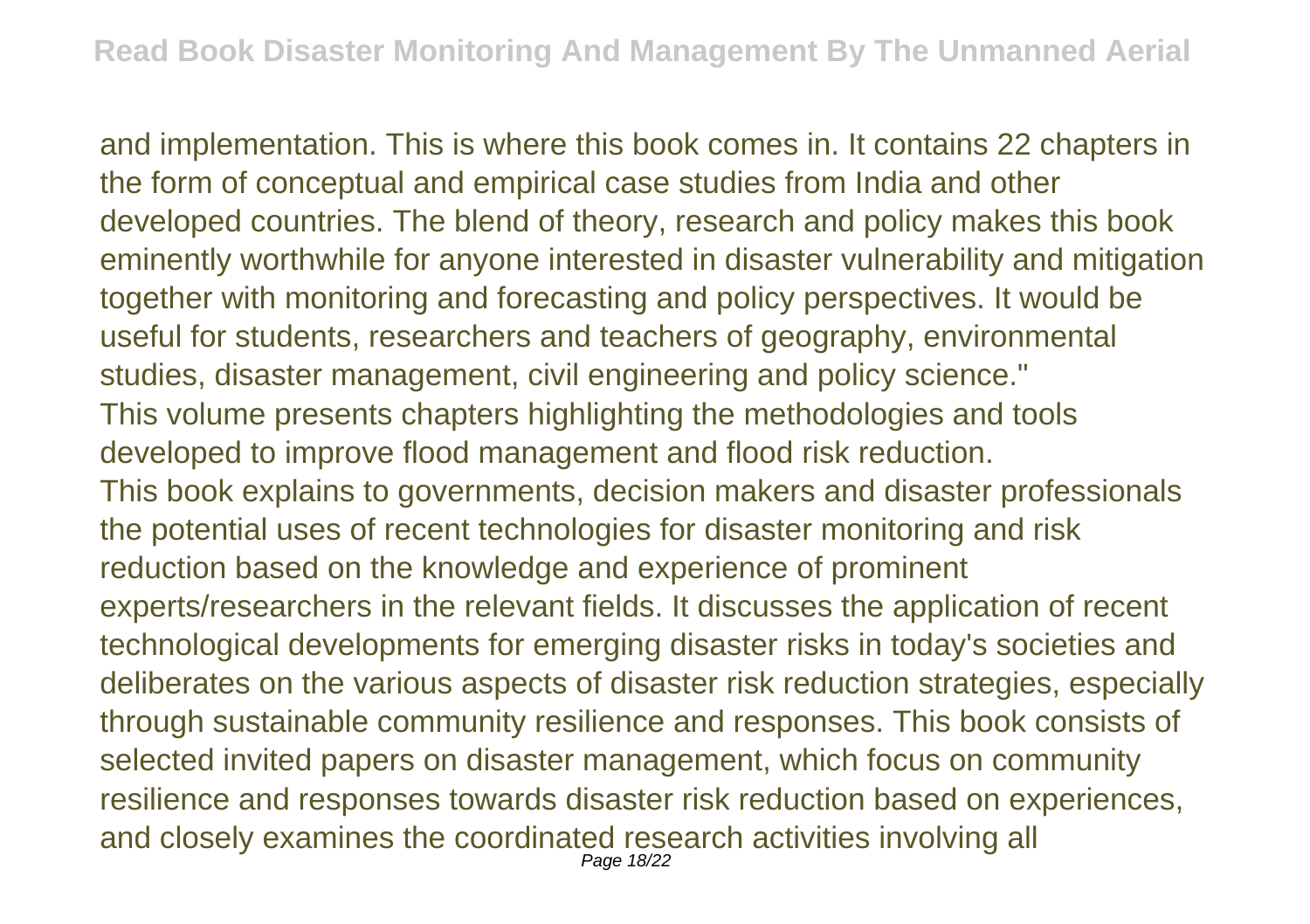stakeholders, especially the communities at risk. Many regions of the world and aspects of disaster risk and its management are covered. It is described how recent technologies will support better understanding and action to reduce the number and impact of disasters in future. The principal audience for this book is researchers, urban planners, policy makers, as well as students. Geo-information technology can be of considerable use in disaster management, but with considerable challenge in integrating systems, interoperability and reliability. This book provides a broad overview of geo-information technology,

software, systems needed, currently used and to be developed for disaster management. The text invites discussion on systems and requirements for use of geo-information under time and stress constraints and unfamiliar situations, environments and circumstances.

The Centre for Science and Technology of the Non-Aligned and Other Developing Countries (NAMS&T Centre) has brought out a publication entitled Management of Natural Disaster in Developing Countries based on the proceedings of the International Workshop on the above subject held in Asian institute of Technology (AIT), Bangkok, Thailand, 24-27 January, 2000. Natural hazards are naturally occurring processes forming an experience to human being, depending on where one lives. Floods, volcanoes, tornadoes, bushfires Page 19/22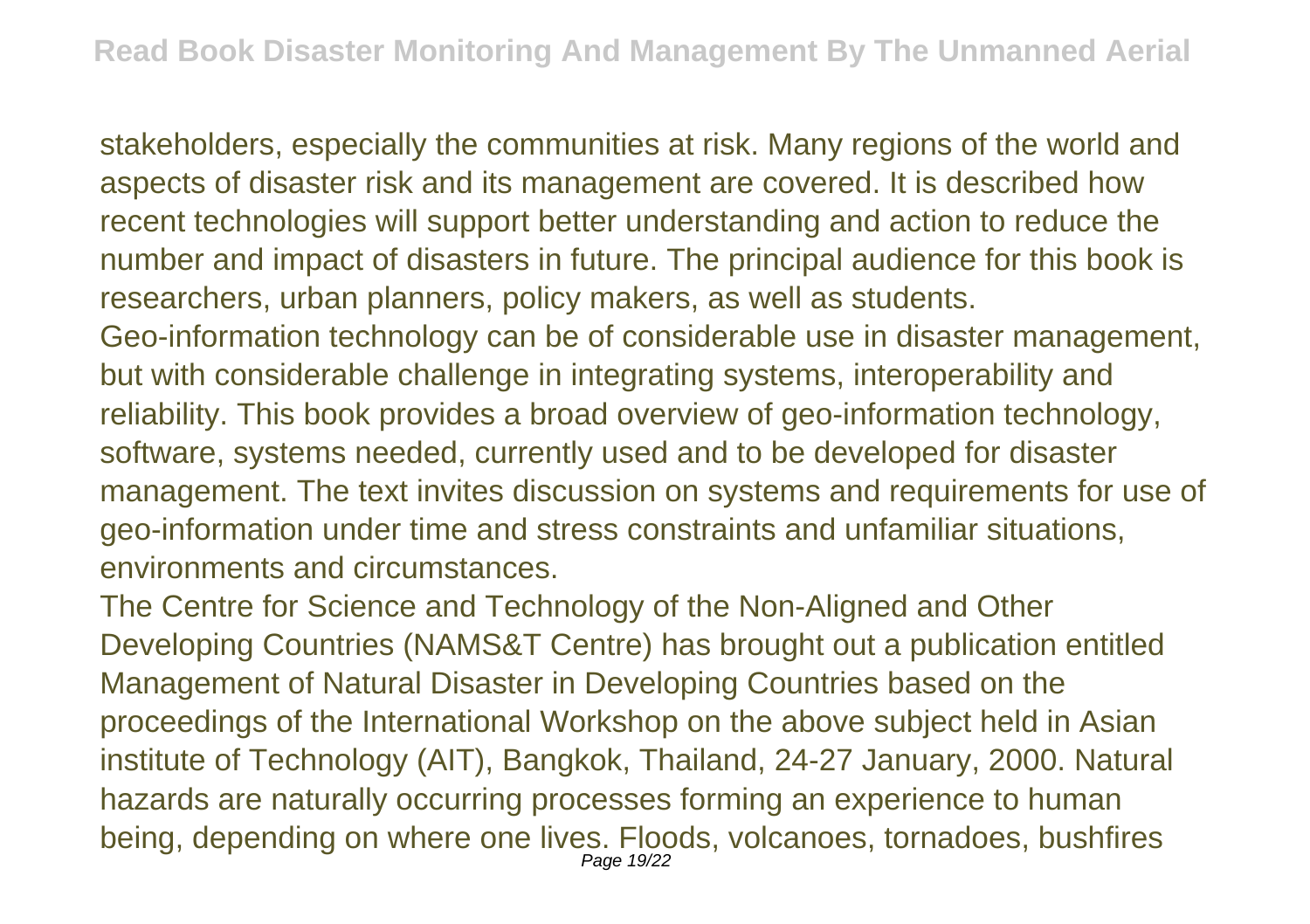and hurricanes are the possible threats, which affect the environment and thus our lives. To find out the outcome of the problem, it requires exploring the reason of its origin and the possible antidotes so that it can dwindle to some extent. Planning, managing and implementing environmentally sound strategies are the supreme measures in this concern. Also, organizing a series of workshops/trainings on Management of Natural Disaster could be an aid in consecutive steps. Hence, the above workshop was organised and the proceedings of the workshop have been arranged in a sequential manner. The volume contents mainly aim at identifying areas of mitigating flood, cyclone and storm surge disaster. The Status Reports from well know experts from different countries namely, Bangladesh, India, Indonesia, Malaysia, Mauritius, Nepal, Pakistan, Syria, Thailand and Viethnam are also included in this Volume. Contents Chapter 1: Mitigating Cyclone and Storm Surge Disasters by Jamilur R Choudhury; Chapter 2: Management of Natural Disasters by Aminul Kawser Khan; Chapter 3: S&T Initiatives for Natural Hazard Mitigation by K R Gupta and R K Midha; Chapter 4: Improved Understanding About Indian Earthquake Hazard by G D Gupta & H N Srivastava; Chapter 5: R&D for Cyclone Disaster Mitigation by T V S R Appa Rao; Chapter 6: Natural Disaster and its Mitigation by Wisyanto; Chapter 7: The ESCAP-IDNDR Regional Survey on Assessment of Page 20/22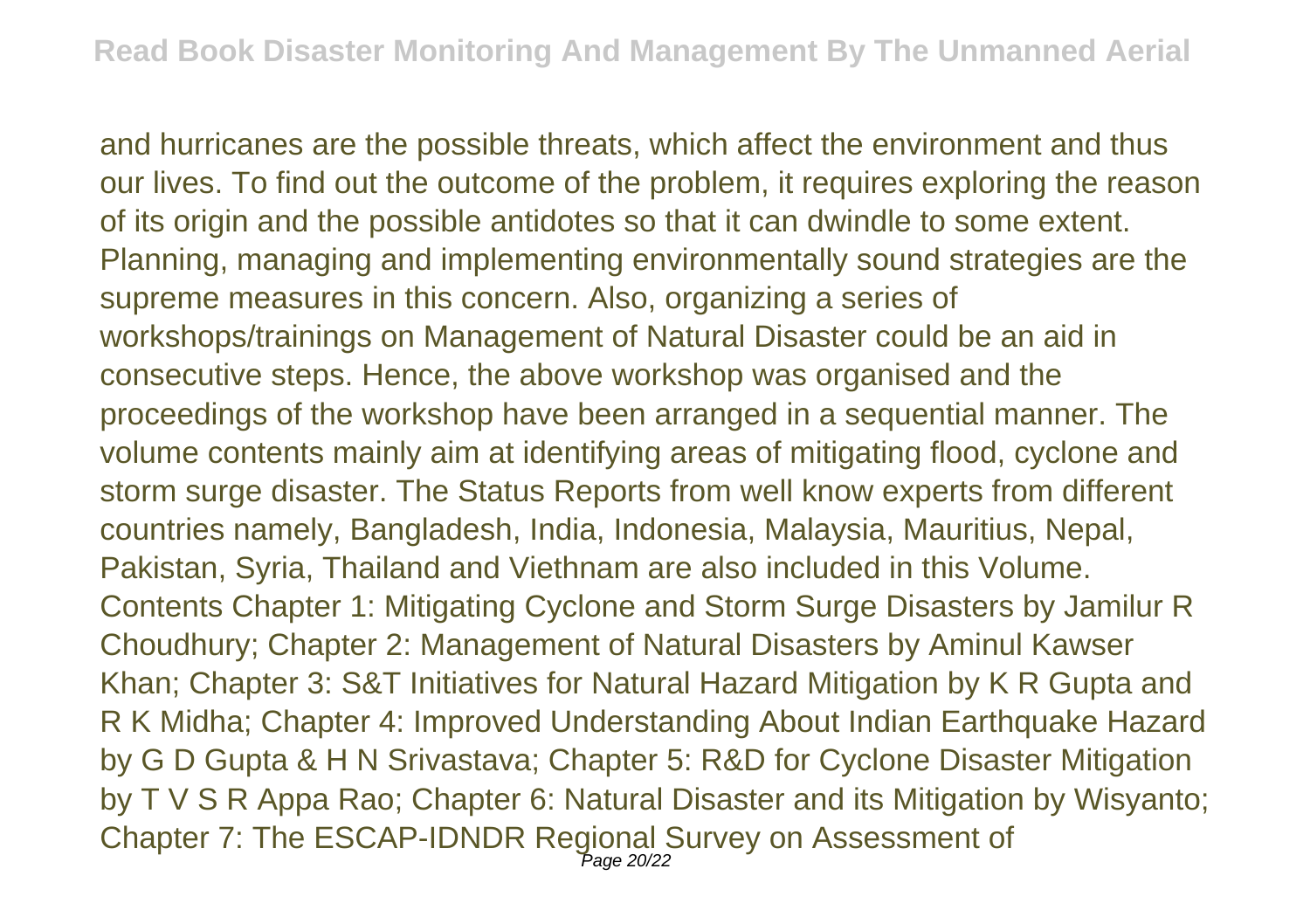Achievements during the International Decade for Natural Disaster Reduction (DNDR) by Le Huu Ti; Chapter 8: Overview of Experiences and Responses to Recent Disasters by Cengiz Ertuna; Chapter 9: Accomplishments, Current Activities and Future Requirements for Disaster Reduction by Kamal Bin Hussain; Chapter 10: Management of Natural Disasters by Veersing Boodhna; Chapter 11: Management of Natural Disasters by Krishna Prasad Paraujuli; Chapter 12: Forecasting, Early Warning and Reporting Procedure in Case of Disasters by Muhammad Munir Sheikh; Chapter 13: Manageable Procedures to Encounter the Natural Disasters by Abdul Qader Melhem; Chapter 14: Channel Changes Using Satellite Data for Flood Mitigation, Watershed Degradation the Flood Plain Monitoring by Lal Samnarakoon, Kiyoshi Honda and Akichika Ishibashi; Chapter 15: Cyclone Disasters due to Heavy Rainfall by Suphat Vongvisessomjai; Chapter 16: Cyclone Disasters due to Strong Wind and Surge by Suphat Vongvisessomjai; Chapter 17: Mitigation of Typhoons and Flood by Daong Quang San.

Leading editors have curated collections of important Routledge research in ebook form to share recommended paths to understanding cutting-edge topics. In this book Ilan Kelman presents his guide to the must-read research on the subject of Disaster Prevention.